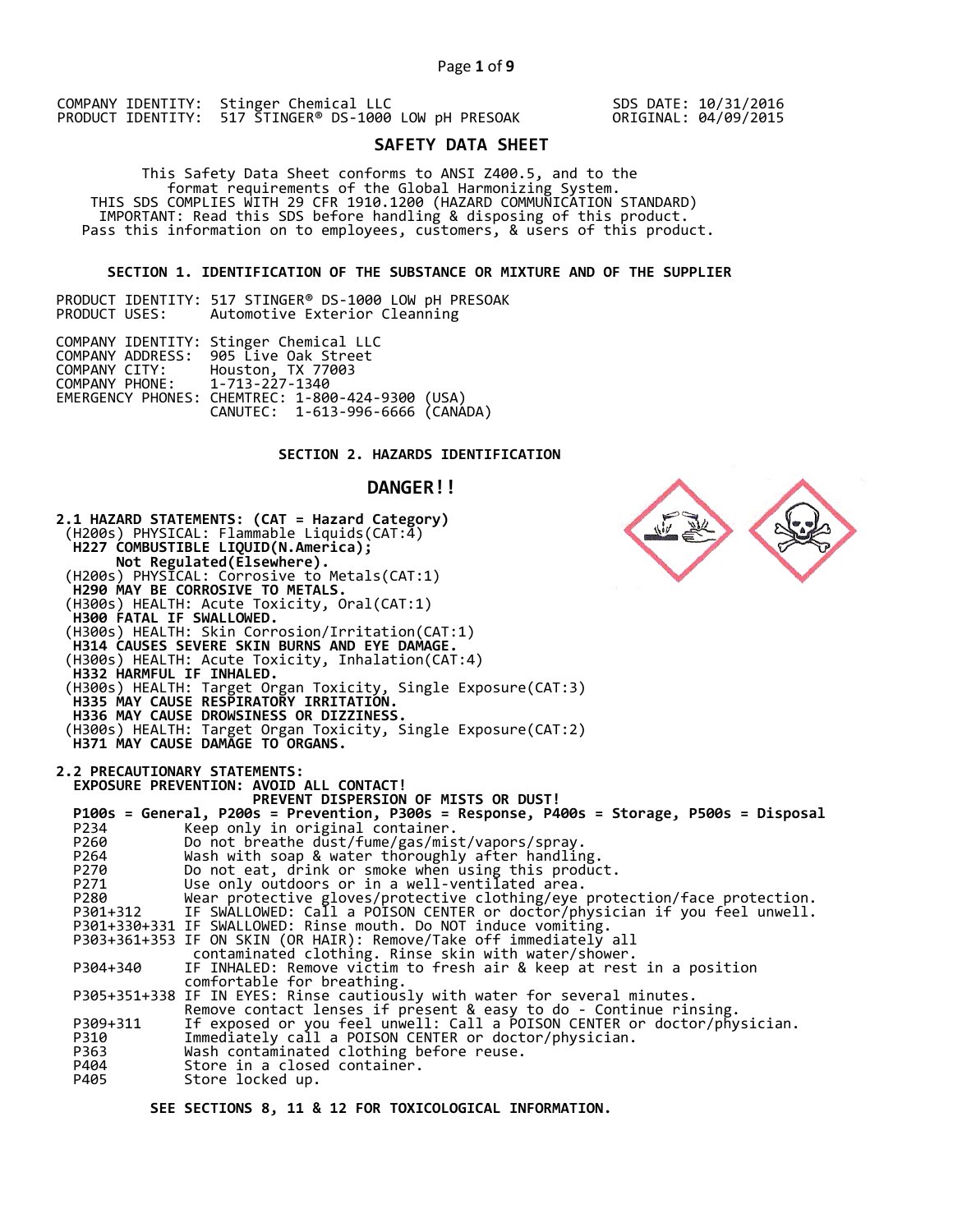SDS DATE: 10/31/2016 ORIGINAL: 04/09/2015

#### **SECTION 3. COMPOSITION/INFORMATION ON INGREDIENTS**

| <b>MATERIAL</b>               | CAS#           | <b>EINECS#</b> | WT %        |
|-------------------------------|----------------|----------------|-------------|
| Water                         | 7732-18-5      | 231-791-2      | 70-80       |
| Sulfuric Acid                 | 7664-93-9      | 231-639-5      | 10-20       |
| Hydrofluoric Acid             | 7664-39-3      | 231-634-8      | 0-10        |
| Ouaternary Ammonium Compounds | 68187-69-9     |                | 0- 5        |
| 2-Butoxyethanol               | $111 - 76 - 2$ | 203-905-0      | <b>A</b> -5 |

The specific chemical component identities and/or the exact component percentages of this material may be withheld as trade secrets. This information is made available to health professionals, employees, and designated representatives in accordance with the applicable provisions of 29 CFR 1910.1200  $(I)(1)$ .

TRACE COMPONENTS: Trace ingredients (if any) are present in < 1% concentration, (< 0.1% for potential carcinogens, reproductive toxins, respiratory tract mutagens, and sensitizers). None of the trace ingredients contribute significant additional hazards at the concentrations that may be present in this product. All pertinent hazard information has been provided in this document, per the requirements of the Federal Occupational Safety and Health Administration Standard (29 CFR 1910.1200), U.S. State<br>equivalents, and Canadian Hazardous Materials Identification System Standard (CPR 4).

#### **SECTION 4. FIRST AID MEASURES**

### **IN ALL CASES CONSULT A PHYSICIAN!**

4.1 MOST IMPORTANT SYMPTOMS/EFFECTS, ACUTE & CHRONIC: See Section 11 for symptoms/effects, acute & chronic.

4.2 GENERAL ADVICE:<br>First Aid responders should pay attention to self-protection and use the recommended protective clothing (chemical resistant gloves, splash protection). If potential for<br>exposure exists, refer to Section 8 for specific personal protective equipment.

4.3 EYE CONTACT:<br>If this product enters the eyes, check for and remove any contact lenses. Open eyes while<br>under gently running water. Use sufficient force to open eyelids. "Roll" eyes to expose<br>more surface. <u>Minimum</u> flu

4.4 SKIN CONTACT:<br>If the product contaminates the skin, immediately begin decontamination with running<br>water. <u>Minimum</u> flushing is for 15 minutes. Remove contaminated clothing, taking care not<br>to contaminate eyes. If skin

4.5 INHALATION:<br>After high vapor exposure, remove to fresh air. If breathing is difficult, give<br>oxygen. If breathing has stopped, trained personnel should immediately begin artificial<br>respiration. If the heart has stopped,

4.6 SWALLOWING:<br>If swallowed, CALL PHYSICIAN OR POISON CONTROL CENTER FOR MOST CURRENT INFORMATION. If<br>professional advice is not available, give two glasses of water to drink. DO NOT INDUCE<br>VOMITING. Never induce vomiting

4.7 RESCUERS: Victims of chemical exposure must be taken for medical attention. Rescuers should be taken for medical attention, if necessary. Take a copy of label and SDS to physician or health professional with victim.

4.8 NOTES TO PHYSICIAN:<br>There is no specific antidote. Treatment of overexposure should be directed at the control<br>of symptoms and the clinical condition of the patient. Any material aspirated during<br>vomiting may cause lun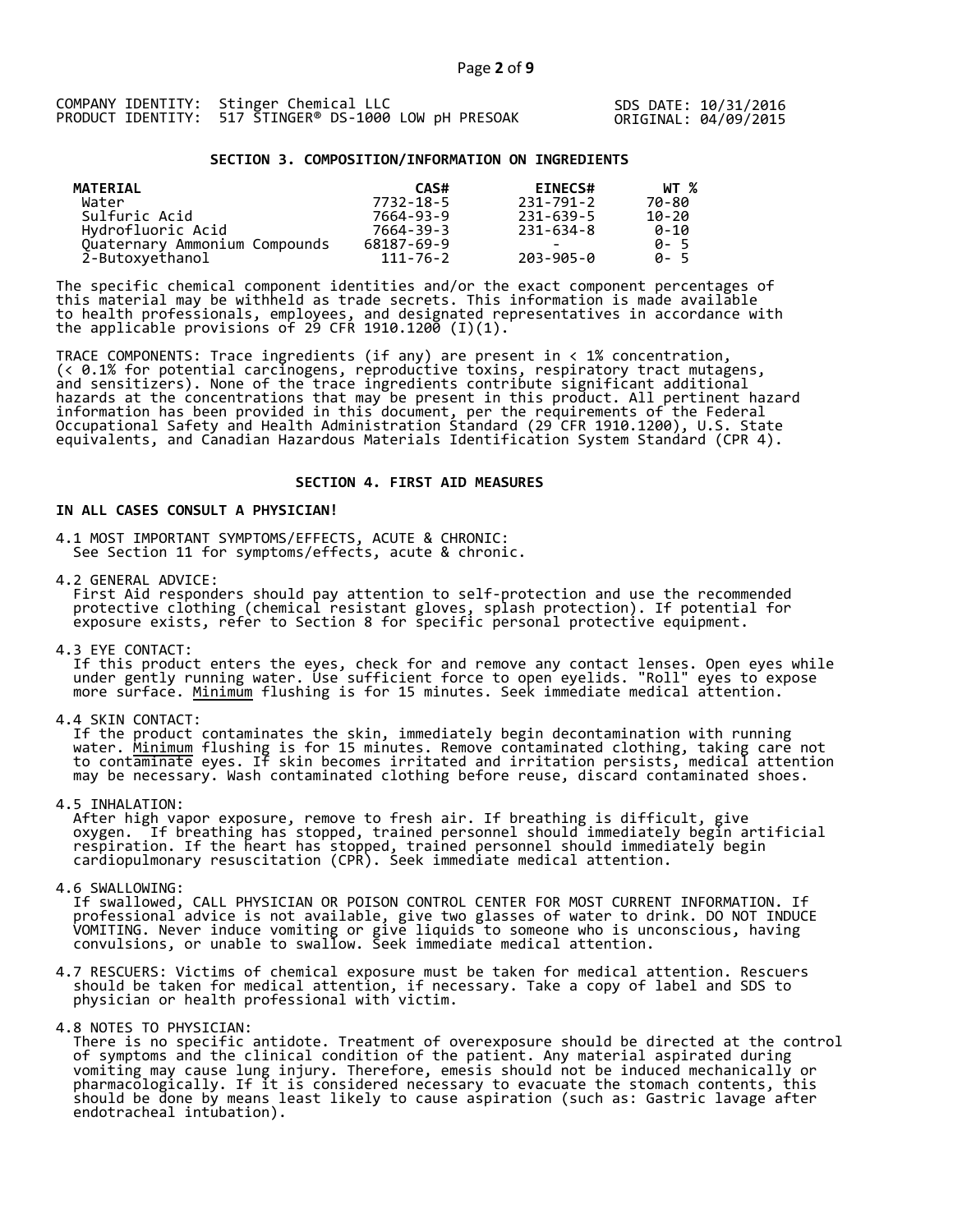### **SECTION 5. FIRE FIGHTING MEASURES**

- 5.1 FIRE & EXPLOSION PREVENTIVE MEASURES: NO open flames. Above flash point, use a closed system, ventilation,
- 5.2 SUITABLE (& UNSUITABLE) EXTINGUISHING MEDIA: Use dry powder, AFFF, alcohol-resistant foam, water spray, carbon dioxide.
- 5.3 SPECIAL PROTECTIVE EQUIPMENT & PRECAUTIONS FOR FIRE FIGHTERS:<br>Water spray may be ineffective on fire but can protect fire-fighters<br>& cool closed containers. Use fog nozzles if water is used.<br>Do not enter confined fire-

5.4 SPECIFIC HAZARDS OF CHEMICAL & HAZARDOUS COMBUSTION PRODUCTS:<br>
COMBUSTIBLE!<br>
Reacts with most metals producing hydrogen which is extremely flammable & may explode.<br>
Keep container tightly closed. Isolate from oxidizers

6.1 SPILL AND LEAK RESPONSE AND ENVIRONMENTAL PRECAUTIONS:<br>Uncontrolled releases should be responded to by trained personnel using pre-planned<br>procedures. No action shall be taken involving personal risk without suitable t

6.2 PERSONAL PRECAUTIONS, PROTECTIVE EQUIPMENT, EMERGENCY PROCEDURES:<br>The proper personal protective equipment for incidental releases (such as: 1 Liter of the<br>product released in a well-ventilated area), use impermeable g

Personal protective equipment are required wherever engineering controls are not adequate<br>or conditions for potential exposure exist. Select NIOSH/MSHA approved based on actual<br>or potential airborne concentrations in accor

6.3 ENVIRONMENTAL PRECAUTIONS:<br>Stop spill at source. Construct temporary dikes of dirt, sand, or any appropriate readily<br>available material to prevent spreading of the material. Close or cap valves and/or<br>block or plug hol

6.4 METHODS AND MATERIAL FOR CONTAINMENT & CLEAN-UP:<br>Absorb spilled liquid with polypads or other suitable absorbent materials. If necessary,<br>neutralize using suitable buffering material, (acid with soda ash or base with p

6.5 NOTIFICATION PROCEDURES:<br>In the event of a spill or accidental release, notify relevant authorities in accordance<br>with all applicable regulations. US regulations require reporting release of this material<br>to the enviro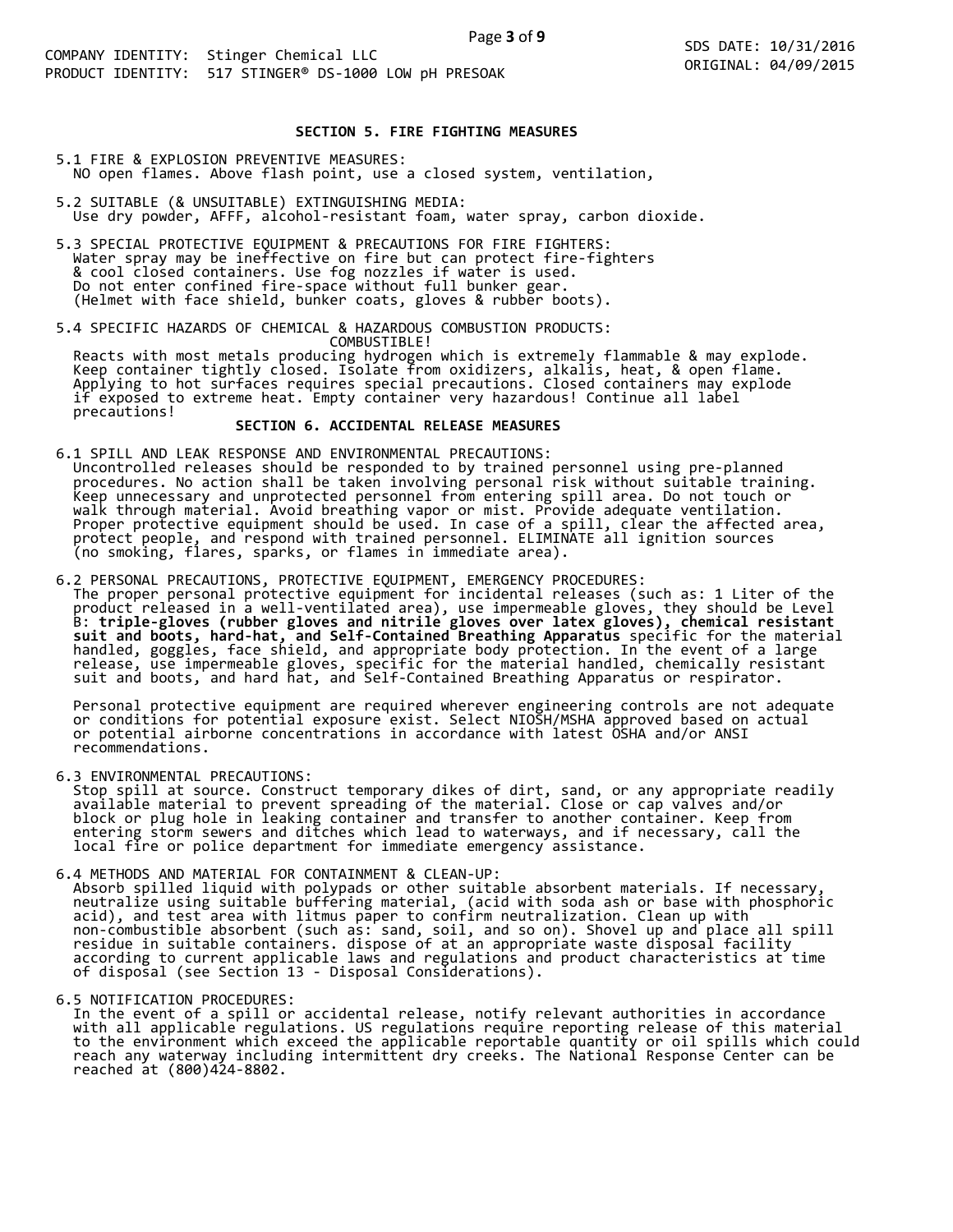SDS DATE: 10/31/2016 ORIGINAL: 04/09/2015

#### **SECTION 7. HANDLING AND STORAGE**

7.1 PRECAUTIONS FOR SAFE HANDLING: Isolate from oxidizers, alkalis, heat, & open flame. Use only with adequate ventilation. Avoid breathing of vapor or spray mist. Do not get in eyes, on skin or clothing.<br>Consult Safety Equipment Supplier. Wear goggles, face shield, gloves, apron & footwear<br>impervious to material. Wash clothing before reuse.<br>Av

7.2 CONDITIONS FOR SAFE STORAGE, INCLUDING ANY INCOMPATIBILITIES:<br>Keep in fireproof surroundings. Keep separated from strong oxidants,<br>strong bases, combustible & reducing substances, metals, food & feedstuffs,<br>incompatibl Neep Insue a well-ventilated room. Store in an area naving corrosion resistant concrete<br>floor. See: Section 10, <Materials to Avoid>. When using, loosen bung slowly to relieve<br>pressure. Do not store above 38 C/100 F.<br>Keep

### **SECTION 8. EXPOSURE CONTROLS/PERSONAL PROTECTION**

### **8.1 EXPOSURE LIMITS:**

| MATERIAL                                 | CAS#      |                      | <b>EINECS#</b> | TWA (OSHA) |          | TLV (ACGIH)              |            |
|------------------------------------------|-----------|----------------------|----------------|------------|----------|--------------------------|------------|
| Water                                    | 7732-18-5 | 231-791-2            |                | None Known |          | None Known               |            |
| Sulfuric Acid                            | 7664-93-9 | 231-639-5 None Known |                |            |          | None Known               |            |
| Hydrofluoric Acid                        | 7664-39-3 | 231-634-8            |                |            | 3 ppm    | None Known               |            |
| Quaternary Ammonium Compounds 68187-69-9 |           |                      |                | one Known  |          | None Known               |            |
| 2-Butoxyethanol                          | 111-76-2  | 203-905-0            |                |            | 50 ppm S | 20 ppm S                 |            |
| <b>MATERIAL</b>                          | CAS#      | <b>EINECS#</b>       |                |            |          | CEILING STEL(OSHA/ACGIH) | <b>HAP</b> |
| Hydrofluoric Acid                        |           | 7664-39-3 231-634-8  | 3 ppm          |            | 3 ppm    |                          | Yes        |

Each component showing `Yes' under "HAP" is an EPA Hazardous Air Pollutant.

 **SECTION 8. EXPOSURE CONTROLS/PERSONAL PROTECTION (CONTINUED)**

#### **8.2 APPROPRIATE ENGINEERING CONTROLS:**

RESPIRATORY EXPOSURE CONTROLS<br>
Airborne concentrations should be kept to lowest levels possible. If vapor, dust or mist<br>
Airborne concentrations should be kept to lowest levels possible. If vapor, dust or mist<br>
is generate

EMERGENCY OR PLANNED ENTRY INTO UNKNOWN CONCENTRATIONS OR IDLH CONDITIONS<br>Positive pressure, full-face piece Self-Contained Breathing Apparatus; or positive<br>pressure, full-face piece Self-Contained Breathing Apparatus with

VENTILATION

| LOCAL EXHAUST: | Necessarv                                                            | MECHANICAL (GENERAL): Necessary |      |  |
|----------------|----------------------------------------------------------------------|---------------------------------|------|--|
| SPECIAL:       | None                                                                 | OTHER:                          | None |  |
|                | Please refer to ACGIH document, "Industrial Ventilation, A Manual of |                                 |      |  |
|                | Recommended Practices", most recent edition, for details.            |                                 |      |  |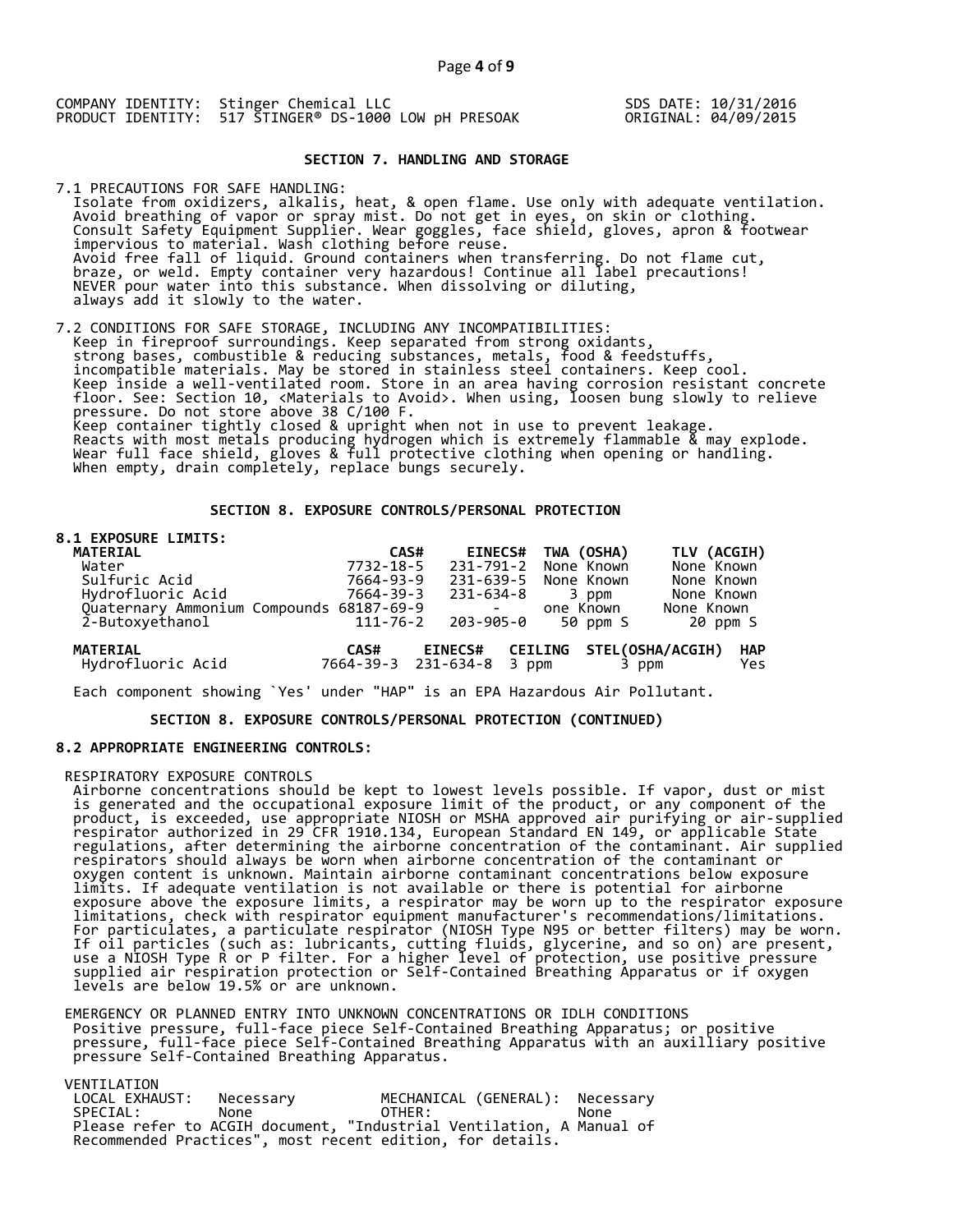| COMPANY IDENTITY: Stinger Chemical LLC                | SDS DATE: 10/31/2016 |
|-------------------------------------------------------|----------------------|
| PRODUCT IDENTITY: 517 STINGER® DS-1000 LOW DH PRESOAK | ORIGINAL: 04/09/2015 |

#### **8.3 INDIVIDUAL PROTECTION MEASURES, SUCH AS PERSONAL PROTECTIVE EQUIPMENT:**

EYE PROTECTION:<br>Safety eyewear complying with an approved standard should be used when a risk Safety eyewear complying with an approved standard should be used when a risk<br>assessment indicates this is necessary to avoid exposure to liquid splashes, mists or<br>dusts. If contact is possible, chemical splash goggles sho are recommended when the operation can generate splashes, sprays or mists.

HAND PROTECTION:<br>Use gloves chemically resistant to this material. Glove must be inspected prior to use. Use gloves chemically resistant to this material. Glove must be inspected prior to use.<br>Preferred examples: Butyl rubber, Chlorinated Polyethylene, Polyethylene, Ethyl vinyl alcohol<br>laminate ("EVAL"), Polyyinyl alcohol ("P different glove manufacturers. In the case of mixtures, consisting of several substances, the<br>protection time of the gloves cannot be accurately estimated.<br>Use proper glove removal technique (without touching glove's outer

BODY PROTECTION:<br>Use body protection appropriate for task. Cover-all, rubber aprons, or chemical protective<br>clothing made from impervious materials are generally acceptable, depending on the task.

WORK & HYGIENIC PRACTICES:

Wash hands, forearms and face thoroughly after handling chemical products, before eating,<br>smoking and using toilet facilities and at the end of the working period. Provide readily<br>accessible eye wash stations & safety show

# **SECTION 9. PHYSICAL & CHEMICAL PROPERTIES**

| APPEARANCE:                                                                     | Liquid, Yellow                               |
|---------------------------------------------------------------------------------|----------------------------------------------|
| ODOR:                                                                           | Sharp, acid                                  |
| ODOR THRESHOLD:                                                                 | Not Available                                |
| pH (Neutrality):                                                                | ~1.0                                         |
| MELTING POINT/FREEZING POINT:                                                   | Not Available                                |
| BOILING RANGE (IBP, 50%, Dry Point): 18 83 172* C / 66 182 342* F (*=End Point) |                                              |
| FLASH POINT (TEST METHOD):                                                      | 72.7 C / 163 F (TCC) (Lowest Component)      |
| EVAPORATION RATE (n-Butyl Acetate=1):                                           | Not Applicable                               |
| FLAMMABILITY CLASSIFICATION:                                                    | Class IIIA                                   |
| LOWER FLAMMABLE LIMIT IN AIR (% by vol):                                        | 1.1 (Lowest Component)                       |
| UPPER FLAMMABLE LIMIT IN AIR (% by vol):                                        | Not Available                                |
| VAPOR PRESSURE (mm of Hg)@20 C                                                  | 71.4                                         |
| VAPOR DENSITY (air=1):                                                          | 0.692                                        |
| GRAVITY @ 68/68 F / 20/20 C:                                                    | 1.12                                         |
| DENSITY:                                                                        | 1.24                                         |
| SPECIFIC GRAVITY (Water=1):                                                     | 10.1                                         |
| POUNDS/GALLON:                                                                  |                                              |
| WATER SOLUBILITY:                                                               | Complete                                     |
| PARTITION COEFFICIENT (n-Octane/Water):                                         | Not Available                                |
| AUTO IGNITION TEMPERATURE:                                                      | 398 C / 750 F                                |
| DECOMPOSITION TEMPERATURE:                                                      | Not Available                                |
| TOTAL VOC'S (TVOC)*:                                                            | 3.0 Vol% / 27.1 g/L / .2 Lbs/Gal             |
| NONEXEMPT VOC'S (CVOC)*:                                                        | 3.0 Vol% / 27.1 g/L / .2 Lbs/Gal             |
| HAZARDOUS AIR POLLUTANTS (HAPS):                                                | 6.9 Wt% / 69.1 $\frac{1}{2}$ /L / .5 Lbs/Gal |
| NONEXEMPT VOC PARTIAL PRESSURE (mm of Hg @ 20 C)                                | 0.0                                          |
| VISCOSITY @ 20 C (ASTM D445):                                                   | Not Available                                |
| * Using CARB (California Air Resources Board Rules).                            |                                              |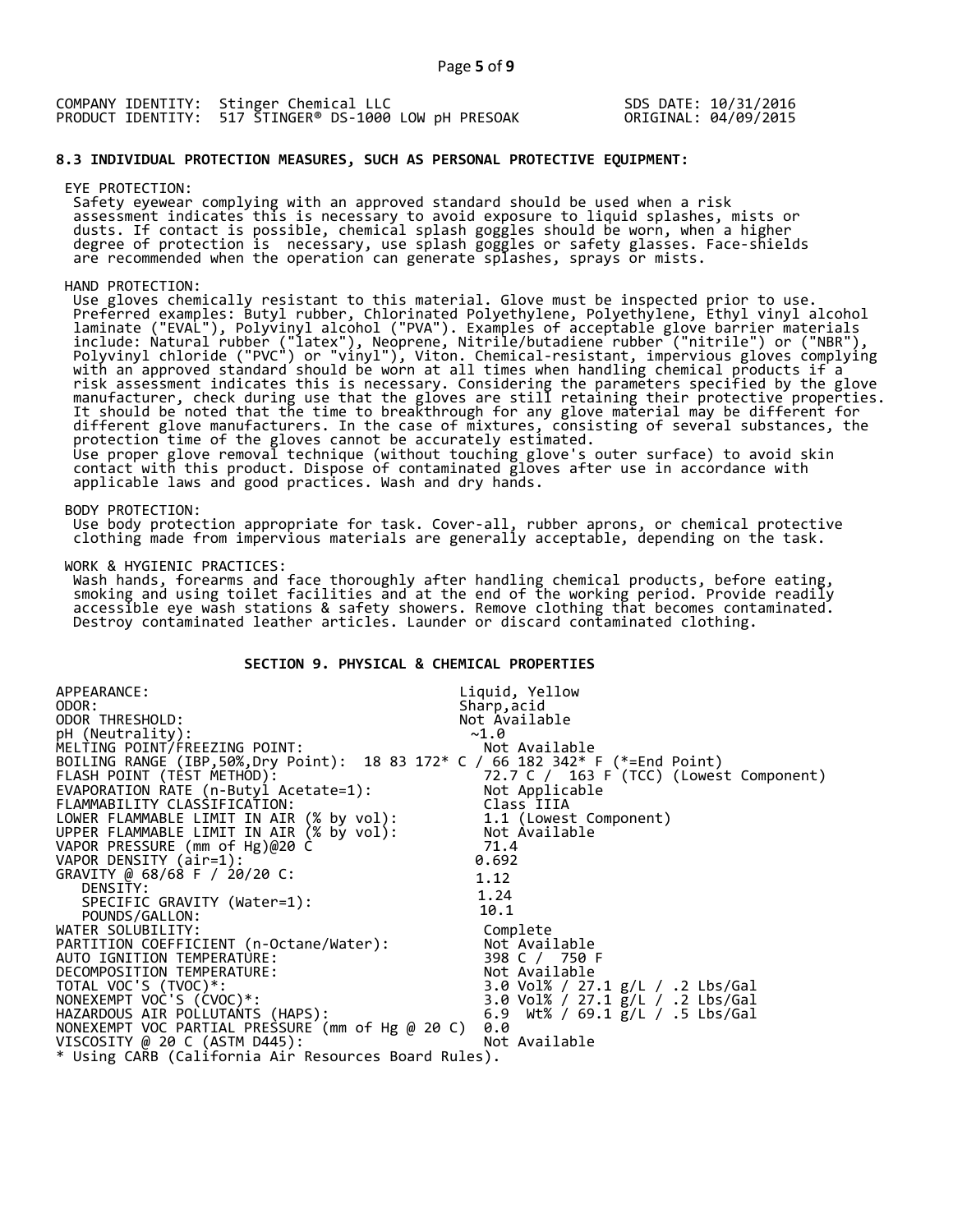SDS DATE: 10/31/2016 ORIGINAL: 04/09/2015

# **SECTION 10. STABILITY & REACTIVITY**

10.1 REACTIVITY & CHEMICAL STABILITY: Stable under normal conditions, but Reacts with most metals producing hydrogen which is extremely flammable & may explode.

10.2 POSSIBILITY OF HAZARDOUS REACTIONS & CONDITIONS TO AVOID: Isolate from oxidizers, alkalis, heat, & open flame.

10.3 INCOMPATIBLE MATERIALS:

The substance is a strong acid, reacts violently with bases and is corrosive.<br>to aluminum, copper, and their alloys. Upon heating, irritating and toxic fumes are formed including sulfur oxides. The substance is a strong oxidant & reacts violently with combustible &, reducing materials. Reacts violently with strong oxidants, strong bases, causing fire & explosion hazard. Reacts violently with many compounds. Corrosive to most common metals. Attacks glass, many plastics, rubber, coatings, many metals. forming flammable/explosive gas (hydrogen).<br>Sulfuric acid reacts violently with water & organic materials with much heat.

10.4 HAZARDOUS DECOMPOSITION PRODUCTS: Carbon Monoxide, Carbon Dioxide, Hydrogen Chloride, Phosgene, Hydrogen Fluoride, Sulfur Oxide from burning.

10.5 HAZARDOUS POLYMERIZATION: Will not occur.

#### **SECTION 11. TOXICOLOGICAL INFORMATION**

#### **11.1 ACUTE HAZARDS**

11.11 EYE & SKIN CONTACT:<br>Severe burns to skin, defatting, dermatitis.<br>Absorption thru skin increases exposure. Severe burns to eyes, redness, tearing, blurred vision.<br>Liquid can cause severe skin & eye burns. Wash thoroughly after handling.

11.12 INHALATION:<br>Severe respiratory tract irritation may occur. Vapor harmful.<br>Breathing vapor can cause irritation.<br>Acute overexposure can cause harm to affected organs by routes of entry.

11.13 SWALLOWING: KEEP AWAY FROM FOOD!<br>Harmful or fatal if swallowed.<br>The symptoms of chemical pneumonitis may not show up for a few days.

#### **11.2 SUBCHRONIC HAZARDS/CONDITIONS AGGRAVATED**

MEDICAL CONDITIONS AGGRAVATED BY EXPOSURE:<br>Pre-existing disorders of any target organs mentioned in this Document can be<br>aggravated by over-exposure by routes of entry to components of this product.<br>Persons with these diso

#### **11.3 CHRONIC HAZARDS**

11.31 CANCER, REPRODUCTIVE & OTHER CHRONIC HAZARDS:<br>This product has no carcinogens listed by IARC, NTP, NIOSH,<br>OSHA or ACGIH, as of this date, greater or equal to 0.1%.<br>Absorption thru skin may be harmful.

11.32 TARGET ORGANS: May cause damage to target organs, based on animal data.

11.33 IRRITANCY: Irritating to contaminated tissue.

11.34 SENSITIZATION: No component is known as a sensitizer.

11.35 MUTAGENICITY: No known reports of mutagenic effects in humans.

11.36 EMBRYOTOXICITY: No known reports of embryotoxic effects in humans.

11.37 TERATOGENICITY: No known reports of teratogenic effects in humans.

11.38 REPRODUCTIVE TOXICITY: No known reports of reproductive effects in humans.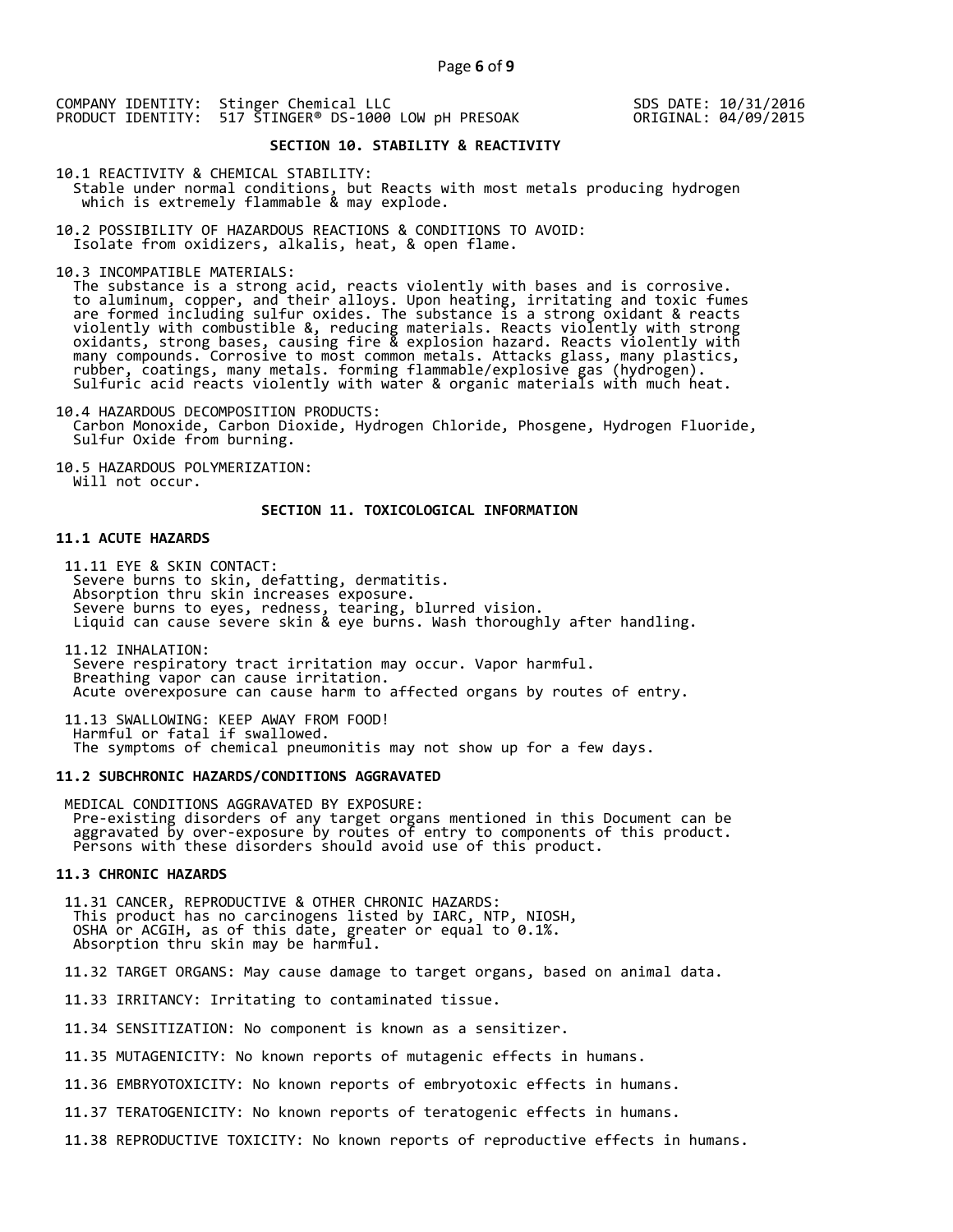SDS DATE: 10/31/2016 ORIGINAL: 04/09/2015

# **SECTION 11. TOXICOLOGICAL INFORMATION (CONTINUED)**

A MUTAGEN is a chemical which causes permanent changes to genetic material (DNA)<br>such that the changes will propagate across generational lines. An EMBRYOTOXIN<br>is a chemical which causes damage to a developing embryo (such

#### **11.4 MAMMALIAN TOXICITY INFORMATION**

No mammalian information is available on this product.

#### **SECTION 12. ECOLOGICAL INFORMATION**

#### **12.1 ALL WORK PRACTICES MUST BE AIMED AT ELIMINATING ENVIRONMENTAL CONTAMINATION.**

12.2 EFFECT OF MATERIAL ON PLANTS AND ANIMALS:<br>This product may be harmful or fatal to plant and animal life if released<br>into the environment. Refer to Section 11 (Toxicological Information) for<br>further data on the effects

12.3 EFFECT OF MATERIAL ON AQUATIC LIFE:<br>The most sensitive known aquatic group to any component of this product is:<br>Tidewater Silversides 1250 ppm or mg/L (96 hour exposure).<br>Keep out of sewers and natural water supplies.

12.4 MOBILITY IN SOIL Mobility of this material has not been determined.

12.5 DEGRADABILITY This product is partially biodegradable.

12.6 ACCUMULATION Bioaccumulation of this product has not been determined.

#### **SECTION 13. DISPOSAL CONSIDERATIONS**

The generation of waste should be avoided or minimized wherever possible. Dispose of surplus and non-recyclable products via a licensed waste disposal contractor. Waste should not be disposed of untreated to the sewer unless fully compliant with the requirements of all authorities with jurisdiction. Waste packaging should be recycled. Incineration or landfill should only be considered when recycling is not feasible. This material and its container must be disposed of in a safe way. Care should be taken when handling emptied containers that have not been cleaned or rinsed out. Empty containers and liners may retain some product residues. Vapor from some product residues may create a highly flammable or explosive atmosphere inside the container. **DO NOT PRESSURIZE, CUT, WELD, BRAZE, SOLDER, DRILL, GRIND, OR EXPOSE USED CONTAINERS TO HEAT, FLAME, SPARKS, STATIC ELECTRICITY, OR OTHER SOURCES OF IGNITION. THEY MAY BURST AND CAUSE INJURY OR DEATH.** Avoid dispersal of spilled material and runoff and contact with soil, waterways, drains and sewers. Processing, use or contamination may change the waste disposal requirements. Do not dispose of on land, in surface waters, or in storm drains. Waste should be recycled or disposed of in accordance with regulations. Large amounts should be collected for reuse or consigned to licensed hazardous waste haulers for disposal. **ALL DISPOSAL MUST BE IN ACCORDANCE WITH ALL FEDERAL, STATE, PROVINCIAL, AND LOCAL REGULATIONS. IF IN DOUBT, CONTACT PROPER AGENCIES. EPA CHARACTERISTIC: D002**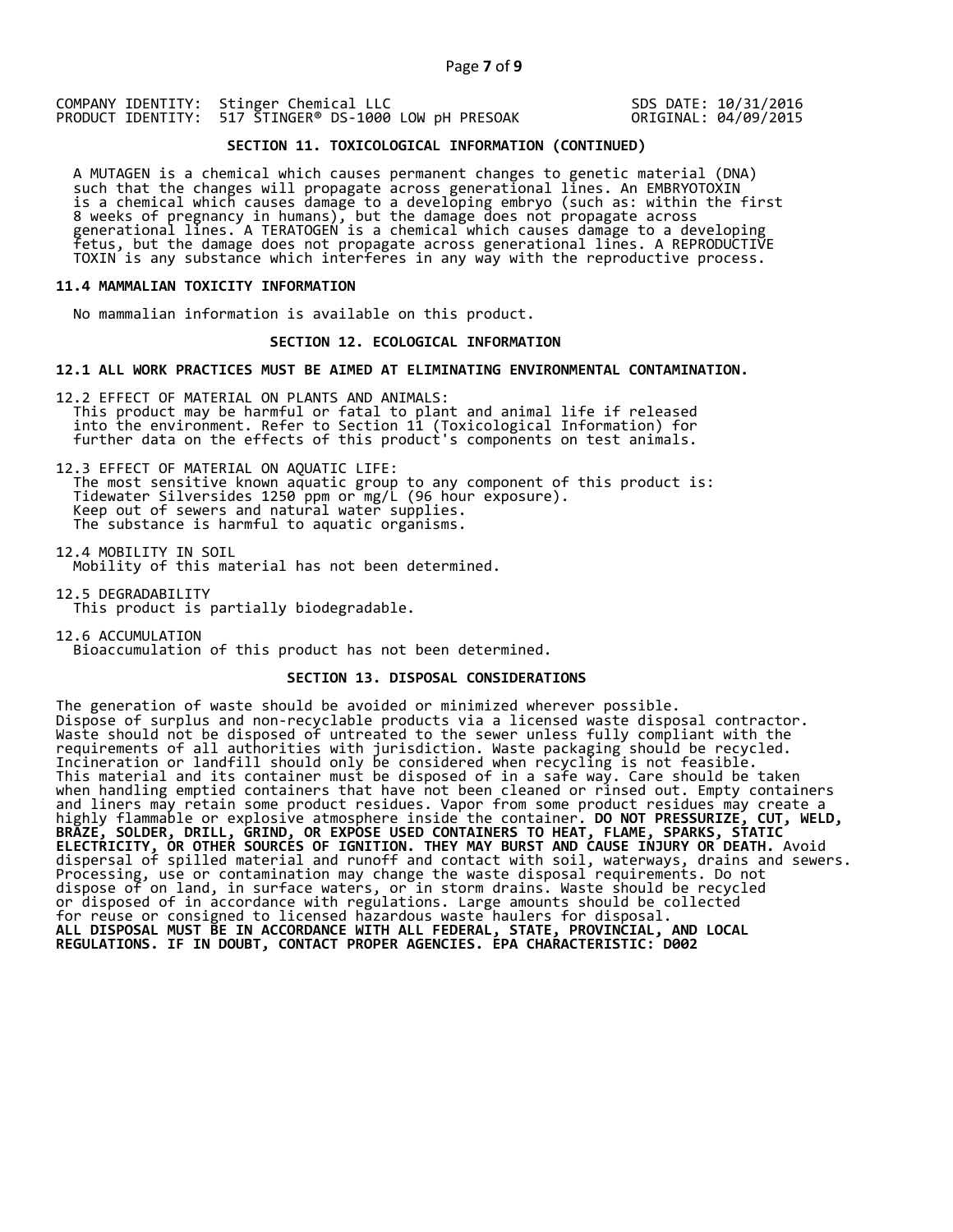SDS DATE: 10/31/2016 ORIGINAL: 04/09/2015

#### **SECTION 14. TRANSPORT INFORMATION**

IF > 649 LB / 295 KG OF THIS PRODUCT IS IN 1 CONTAINER, IT EXCEEDS THE RQ OF SULFURIC ACID. "RQ" MUST BE PUT BEFORE THE DOT SHIPPING NAME.

MARINE POLLUTANT: No

DOT/TDG SHIP NAME: Not DOT Regulated for transport on trucks in containers of < 119 Gallons DRUM LABEL:

IATA / ICAO: UN3264, Corrosive liquid, acidic, inorganic, N.O.S., IMO / IMDG: (contains: Sulfuric Acid, Hydrofluoric Acid), 8, PG-II Not Regulated

EMERGENCY RESPONSE GUIDEBOOK NUMBER: 154

#### **SECTION 15. REGULATORY INFORMATION**

**15.1 EPA REGULATION: SARA SECTION 311/312 HAZARDS: Acute Health, Chronic Health** 

All components of this product are on the TSCA list. SARA Title III Section 313 Supplier Notification This product contains the indicated  $\langle * \rangle$  toxic chemicals subject to the reporting requirements of Section 313 of the Emergency Planning & Community Right-To-Know Act of 1986 & of 40 CFR 372. This information must be in

| SARA TITLE III INGREDIENTS                  | CAS# | <b>EINECS#</b>                     | <b>WT% (REG.SECTION)</b>                    | RQ(LBS) |
|---------------------------------------------|------|------------------------------------|---------------------------------------------|---------|
| *Sulfuric Acid*                             |      |                                    | 7664-93-9 231-639-5 10-20 (302,311,312,313) | 100     |
| *Hvdrofluoric Acid*                         |      |                                    |                                             |         |
| *Ouaternary Ammonium Compounds 68187-69-9 - |      |                                    | $0 - 5$ (302, 311, 312, 313)                | None    |
| *2-Butoxvethanol                            |      | $111 - 76 - 2$ 203-905-0 0-5 (313) |                                             | None    |

# **SECTION 15. REGULATORY INFORMATION (CONTINUED)**

Any release equal to or exceeding the RQ must be reported to the National<br>Response Center (800-424-8802) and appropriate state and local regulatory<br>agencies as described in 40 CFR 302.6 and 40 CFR 355.40 respectively.<br>Fail

**15.2 STATE REGULATIONS:** THIS PRODUCT MEETS REQUIREMENTS OF SOUTHERN CALIFORNIA AQMD RULE 443.1 & SIMILAR REGULATIONS

CALIFORNIA SAFE DRINKING WATER & TOXIC ENFORCEMENT ACT (PROPOSITION 65): This product contains no chemicals known to the State of California to cause cancer or reproductive toxicity.

**15.3 INTERNATIONAL REGULATIONS**<br>The identified components of this product are listed on the chemical inventories<br>of the following countries:<br>Australia (AICS), Canada (DSL or NDSL), China (IECSC), Europe (EINECS, ELINCS),<br>

# **15.4 CANADA: WORKPLACE HAZARDOUS MATERIALS INFORMATION SYSTEM (WHMIS)**

- D2B: Irritating to skin / eyes.<br>E: Corrosive Material.
- 

This product was classified using the hazard criteria of the Controlled Products<br>Regulations (CPR). This Document contains all information required by the CPR.